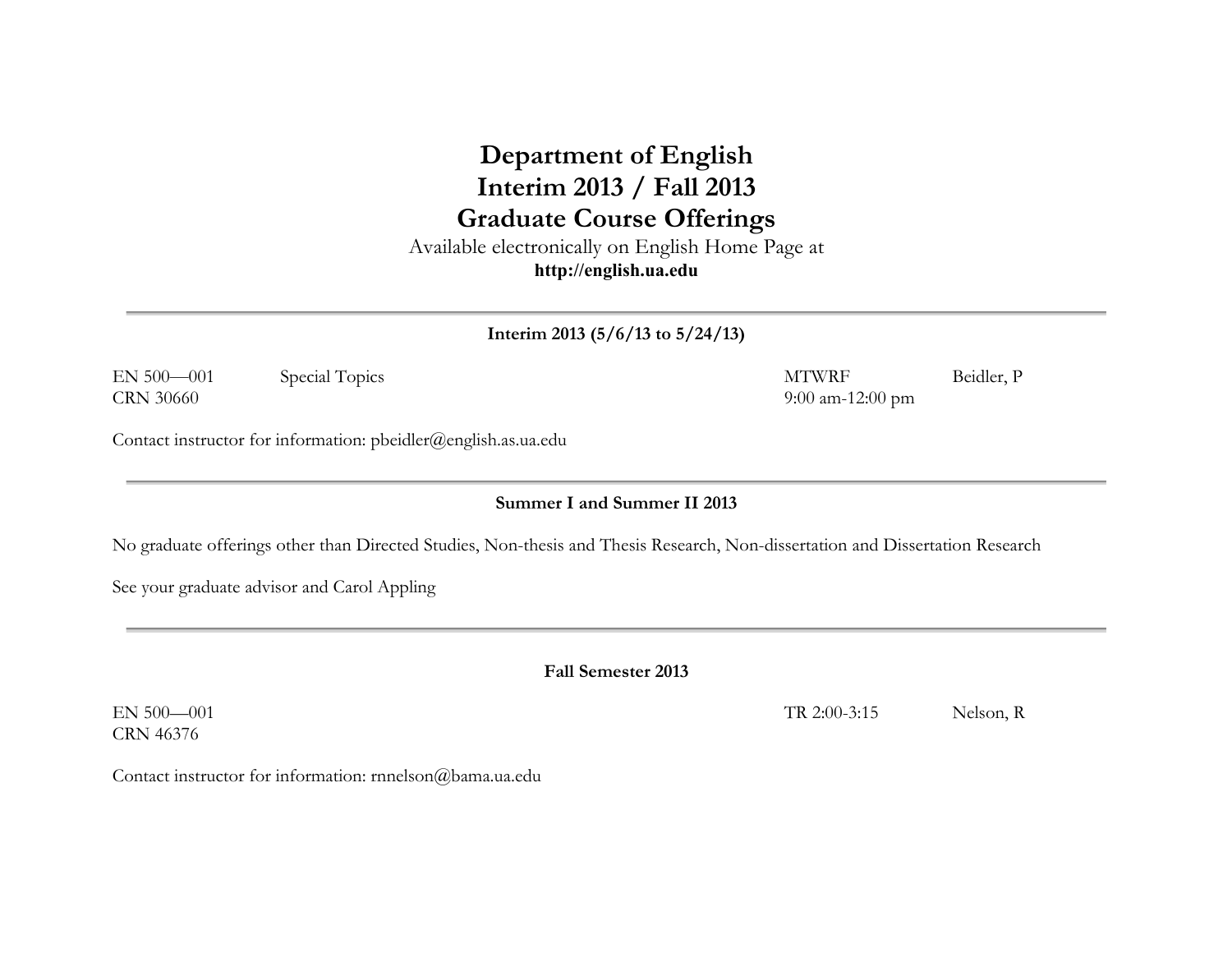| $EN 500 - 002$ | Nineteenth-Century French Crime Fiction |
|----------------|-----------------------------------------|
| CRN 45766      |                                         |

 $T$  2:00-4:30 pm Mayer-Robin, C

From Edgar Allan Poe's Chevalier Auguste Dupin to Agatha Christie's Hercule Poirot, the French and francophone detective is a familiar convention of English-language crime fiction. French crime novelists have similarly paid homage to the British tradition, for example in Maurice Leblanc's pairing of the detectives Arsène Lupin and Herlock Sholmès, the latter a thinly disguised Conan Doyle namesake we can all certainly recognize. Although it is not the thematic focus of this course, the Anglo-French connection cannot be understated, and students in comparative fields may be interested in researching connections beyond the long French nineteenth-century scope of the class (1789-1914). Our corpus will encompass not just the popular roman noir of the fin-de-siècle, from writers like Émile Gaboriau, Georges Darien, Gaston Leroux, and Maurice Leblanc, but also other types of novels where criminality, psychosis, and inquiry lie at the core, including vampire, fantastic, and naturalist fictions by canonical and less well-known authors alike (examples: Honoré de Balzac, Émile Zola, Guy de Maupassant, Paul Féval, père). The course is slash-listed with a view to drawing students from disciplines friendly with but not necessarily specialized in the French canon, and as such will be taught in English. Most primary course readings can be found in English translation. Graduate students and upper-division undergraduate students in French will be expected to read and write in French.

EN 500—003 Critical Theory R 3.30 - 6:00pm Zupancic, M CRN 46851

This graduate course, cross-listed between FR 511, RL 557, and EN 500-003, taught in English, will offer a combination of research methodology, theory and practice; an application of various approaches; a verification of acceptability of research perspectives and procedures. Its goal is to serve as a preparation for various levels of graduate students who seek to learn more about ways to perform research and about what it entails. The course will also address the issues of why various parameters are considered more appropriate for various types of research (paper; thesis, dissertation); including appropriate bibliography and inclusion of theory. For more information, please contact Dr. Zupancic, mzupanci@bama.ua.edu.

| $EN 500 - 004$   | What's Queer about Feminist Theory? | $W 2:00 - 4:30$ pm | Purvis, J |
|------------------|-------------------------------------|--------------------|-----------|
| <b>CRN 49966</b> |                                     |                    |           |

Part I in a Women's Studies course sequence, this course establishes a baseline of knowledge of feminist theory in order to prepare students for the study of contemporary feminist theory in WS 530. Students may enroll in either course, or both. This course does not serve as a prerequisite to Part II in the sequence. "What's Queer about Feminist Theory?" takes as its starting point the premise that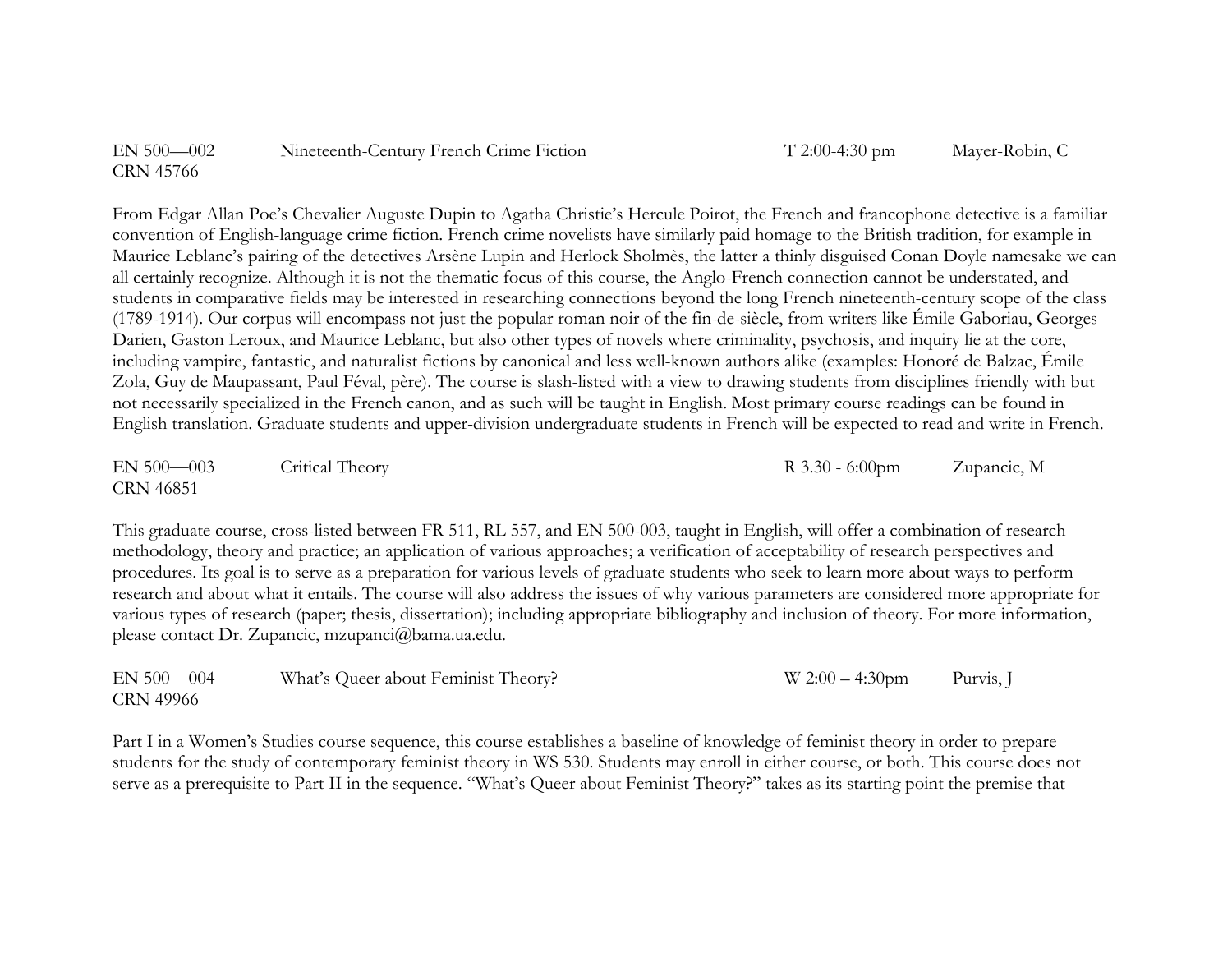feminist theory is always-already queer and embarks on analyses of critical debates within feminist theory concerning sex, gender, sexuality, and the body, with an emphasis on intersectional and hybridized approaches. Feminist theorists offer intellectual and political challenges to dominant narratives of subjectivity, including the ordering practices of kinship, which have played a central role in shaping discourses, institutions, politics, identifications, and selfhood. With an emphasis on issues of sex, gender, sexuality, and embodiment, key points of analysis include: the functioning of major binaries of self/other, the limits of tolerance for sexual justice, the workings of sexual regulation, orientations and disorientations, identifications and disidentifications, and matters of polticized abjection. We will examine major articulations and rearticulations of subjectivity, power, and embodiment in the spaces where Feminist Theory meets Queer Theory, Queer Phenomenology, Trans Theory, Postcolonial Theory, Disability Theory, and Critical Race Theory. (Prerequisites: None) Cross-listed with WS 525: Feminist Theory: Major Texts

| $EN 500 - 005$   | American Modernism | $W 2:00 - 4:30$ pm | Hubbs, J |
|------------------|--------------------|--------------------|----------|
| <b>CRN 51056</b> |                    |                    |          |

In this research seminar, we will study American arts produced from the end of the nineteenth century until the mid twentieth century. Contextualizing works in terms of the social, aesthetic, intellectual, and political discourses of their era, we will explore the ways modern cultural productions embody—and, at times, impugn—Ezra Pound's exhortation to "make it new!" In reading and writing about advertising, art, cinema, fiction, industrial design, photography, and urban life, we will scrutinize how artists engage ideas about the modern through the themes they treat as well as the formal strategies and media they employ.

| EN 523-001 | The History of the English Language | $TR 2:00 - 3:15 \text{pm}$ | Bailey, G |
|------------|-------------------------------------|----------------------------|-----------|
| CRN 49965  |                                     |                            |           |

An introduction to the external history of the English language along with the study of the accompanying internal changes in structure. Pre-requisite: EN 320, 321, 620, or an introductory linguistics in another department (e.g., Anthropology, Modern Languages & Classics)

| EN 524-001       | English Grammar and Usage | MW 3:00 - 4:15pm Liu, D |  |
|------------------|---------------------------|-------------------------|--|
| <b>CRN 44210</b> |                           |                         |  |

This advanced grammar course examines the structure and usage of the English language, including morphology (word formation/structure), syntax (the patterns of sentences), and discourse (the context in which utterances are patterned and made meaningful). We will review both traditional and contemporary approaches to English grammar, such as cognitive grammar, construction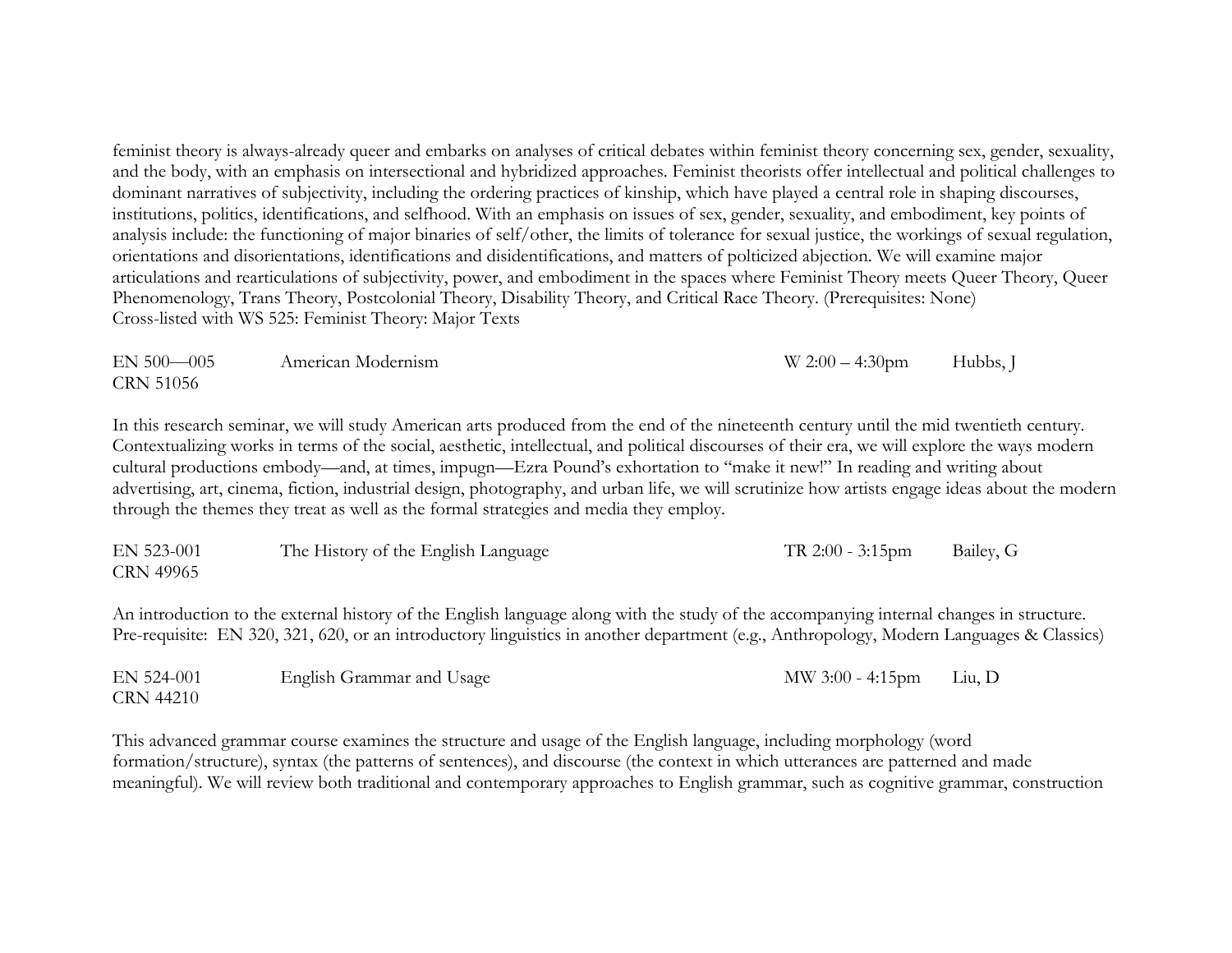grammar, lexico-grammar, pattern grammar, and systemic functional grammar. Through reading, individual and group research projects, and discussion, students will attain a solid understanding of the English language's structure and usage.

| <b>EN 533</b>        | Teaching College English EN 101 Practicum | $T$ 12:30-1:30 / R 12:30-1:30 |
|----------------------|-------------------------------------------|-------------------------------|
| Sections $001 / 101$ | CRN 43208 / 48247                         | Robinson, M                   |
| Sections $002 / 102$ | CRN 47837 / 48251                         | Champagne, B                  |
| Sections $003 / 103$ | CRN 47838 / 48252                         | Kidd, J                       |
| Sections $004 / 104$ | CRN 47839 / 48253                         | Loper, N                      |

This two-credit-hour practicum and mentor system is designed to help develop effective pedagogy for teaching composition and to address practical teaching concerns. The course is required for all GTAs with 18 or more graduate hours who are teaching UA composition courses for the first time, and will consist of a one-hour large group meeting and a one-hour small group mentor meeting each week.

| EN 537-001       | Introduction to Graduate Studies | R 10:00 am-12:30 pm $O'Dair S$ |  |
|------------------|----------------------------------|--------------------------------|--|
| <b>CRN 46051</b> |                                  |                                |  |

Graduate study in English differs from undergraduate study in English in two ways: its commitment to studying theory, criticism, and scholarship about literature, and its commitment to achieving superior skills in reading and writing. Such commitment involves practical problems of scholarly research (how to put together a piece of criticism, from start to finish, from literature review and basic research to composition and revision of an essay) but also philosophical problems (why should you put together a piece of criticism on a literary work, for whom, and according to which premises?). Such commitment involves self-direction and personal engagement—curiosity, drive. Graduate students are not passive learners but actively seek out the library and databases in order to answer questions posed by the text, the professor, and fellow students. In class sessions we discuss readings; rarely will I lecture. We will not "cover" everything but we may touch upon it all. Graduate students ask questions and try to answer them, having already thought about the issues raised in the readings; graduate students do not, for example, take notes on a laptop continuously throughout class. Nor of course do they text friends while in class. Toward the end of the term, we will consider, too, the evolving nature and politics of work in the academy and in English departments, and how these changes have affected and will affect our work.

Two papers and 5 or 6 research exercises. Active participation.

EN 601-001 Prose Workshop M 2:00 - 4:30pm Martone, M CRN 42801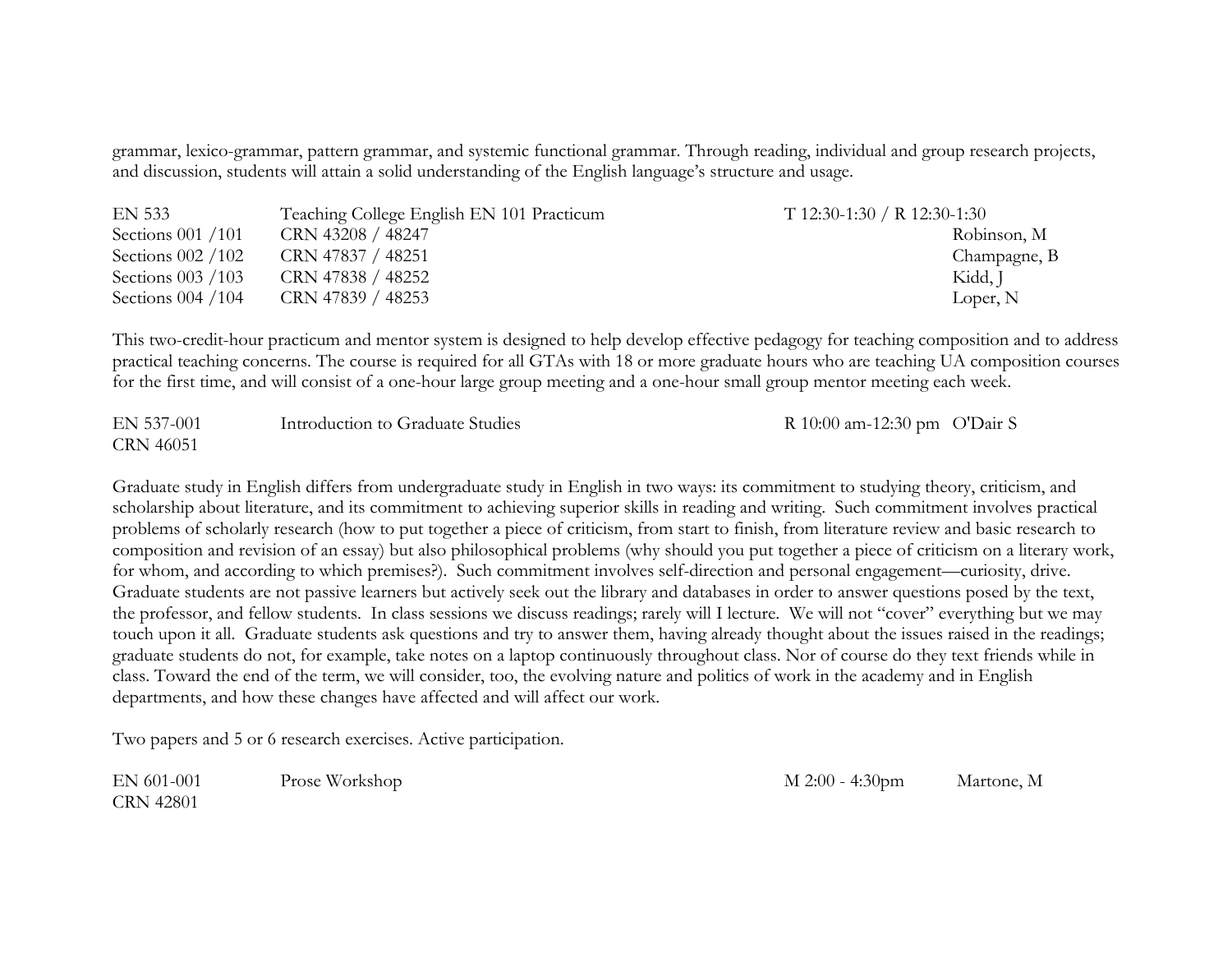This is an hypoxic writing workshop designed to generate an abundance of prose fiction and/or nonfiction from its participants. It also seeks to train its readers to comment upon the processes of the composition of fiction as well as the ability to interpret and to communicate what it is they have read. The course assumes that a student fiction writer responds, and his or her writing changes, when in the presence of intensive public reading. And the writer is able to use such information to modify the work to better approach his or her original intentions.

Possible Texts

- *The Gift: Imagination and the Erotic Life of Property* by Lewis Hyde
- *The Dictionary of Accepted Ideas* by Gustave Flaubert
- *Beyond Jennifer and Jason*

| EN 601-002 | Novel Workshop II | M 2:00 - 4:30pm | Wells, K |
|------------|-------------------|-----------------|----------|
| CRN 48196  |                   |                 |          |

This is the second semester of a yearlong course, designed for students in the graduate writing program, in the writing of a novel. It is a workshop course and will be devoted to continuing the work begun in the first semester. Should space open up, the class will accommodate new writers.

| EN 603-001<br>CRN 46464        | Poetry Workshop                                         | $T 2:00 - 4:30$ pm | Behn, R     |
|--------------------------------|---------------------------------------------------------|--------------------|-------------|
|                                | Contact instructor for information: robinbehn@gmail.com |                    |             |
| EN 603-002<br><b>CRN 49964</b> | Poetry Workshop                                         | $T 2:00 - 4:30$ pm | Brouwer, J  |
|                                | Contact instructor for information: joel.brouwer@ua.edu |                    |             |
| EN 608-001<br><b>CRN 42802</b> | Narrative Voice                                         | $W$ 3.30 - 6:00pm  | Rawlings, W |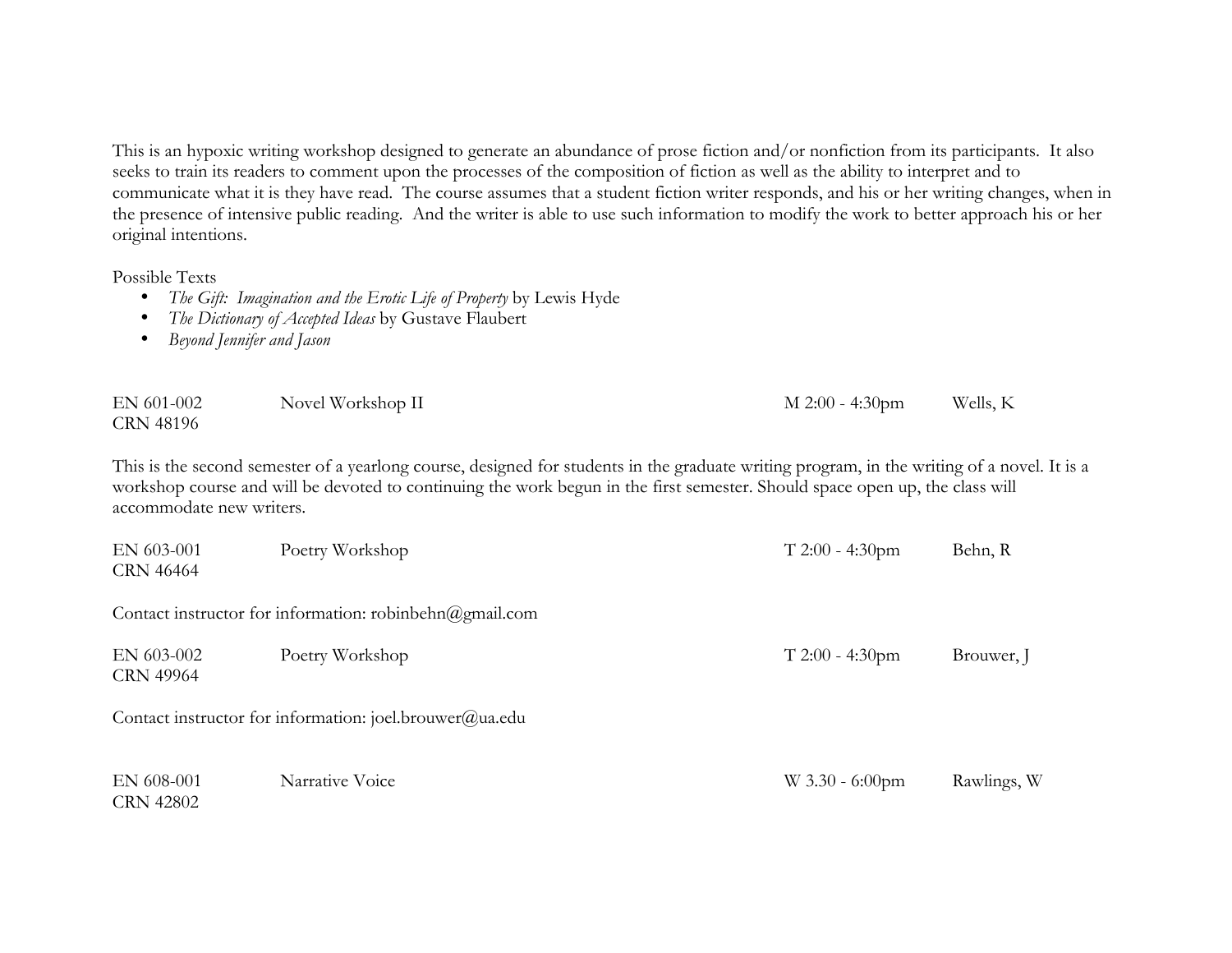In her introduction to *The Best American Short Stories*, Margaret Atwood claimed that the short story is a "score for voice." We often speak of the voice of the story, but what is voice? How is it related to tone, diction, and point of view? We'll study a variety of distinctive American voices that may include Toni Morrison, Joyce Carol Oates, David Foster Wallace, Grace Paley, Donald Barthelme and Raymond Carver, in order to understand how voice can be the engine of a story: what is the writer's point of entry? How does she get from sentence to sentence? What are different ways in which writers use the American vernacular, with its eclectic immigrant influences and inflections, to shape a story? We'll investigate these questions and write several voice-driven creative projects and annotations.

EN 608-002 Collaboration TR 9:30 - 10:45am Behn, R CRN 42806

This class will be an inquiry into the nature and practice of artistic collaboration. We will explore a wide variety of models, methods and art forms. Letting go of the notion of the individual artist working in isolation, we'll instead explore processes and artistic products of joint endeavor. We will survey a history of artistic collaboration and add to that tradition. This class is designed to meet at the same time as both Prof. Sarah Barry's advanced choreography class and Prof. Sarah Marshall's printmaking class. During the first part of the semester, writers in our class will collaborate with one another. Later on in the semester, we will all work with both the dancers and the print makers. There will be weekly creative writing and short reading/writing response assignments at the beginning of the semester, and longer mixed media assignments with longer deadlines toward the end. No prior experience in collaborative artwork is necessary or expected. The semester will conclude with *Collaborama*—a production in Morgan Auditorium. As Sambo Mockbee said about his Rural Studio, we will "Proceed and be bold."

EN 608-003 Classical Lit for Contemporary Writers R 2:00 - 4:30pm Brouwer, J CRN 46378

In this class we'll read about the rage of Achilles, the Sirens' song, the Trojan horse, Orpheus's descent into the underworld to retrieve Eurydice, and scores of other stories that have shaped Western culture over the last 2,500 years (give or take). We will also make further contributions to that culture by completing a variety of imaginative writing projects inspired by our reading. Texts: *Iliad*, *Odyssey*, *Aeneid*, and *Metamorphoses*, along with some supplementary / contextual / critical material. Open to MFA students in any major genre; writing assignments will be genre-neutral.

EN 609-001 Form Theory Practice S 12:00-12:50pm Martone, M CRN 50813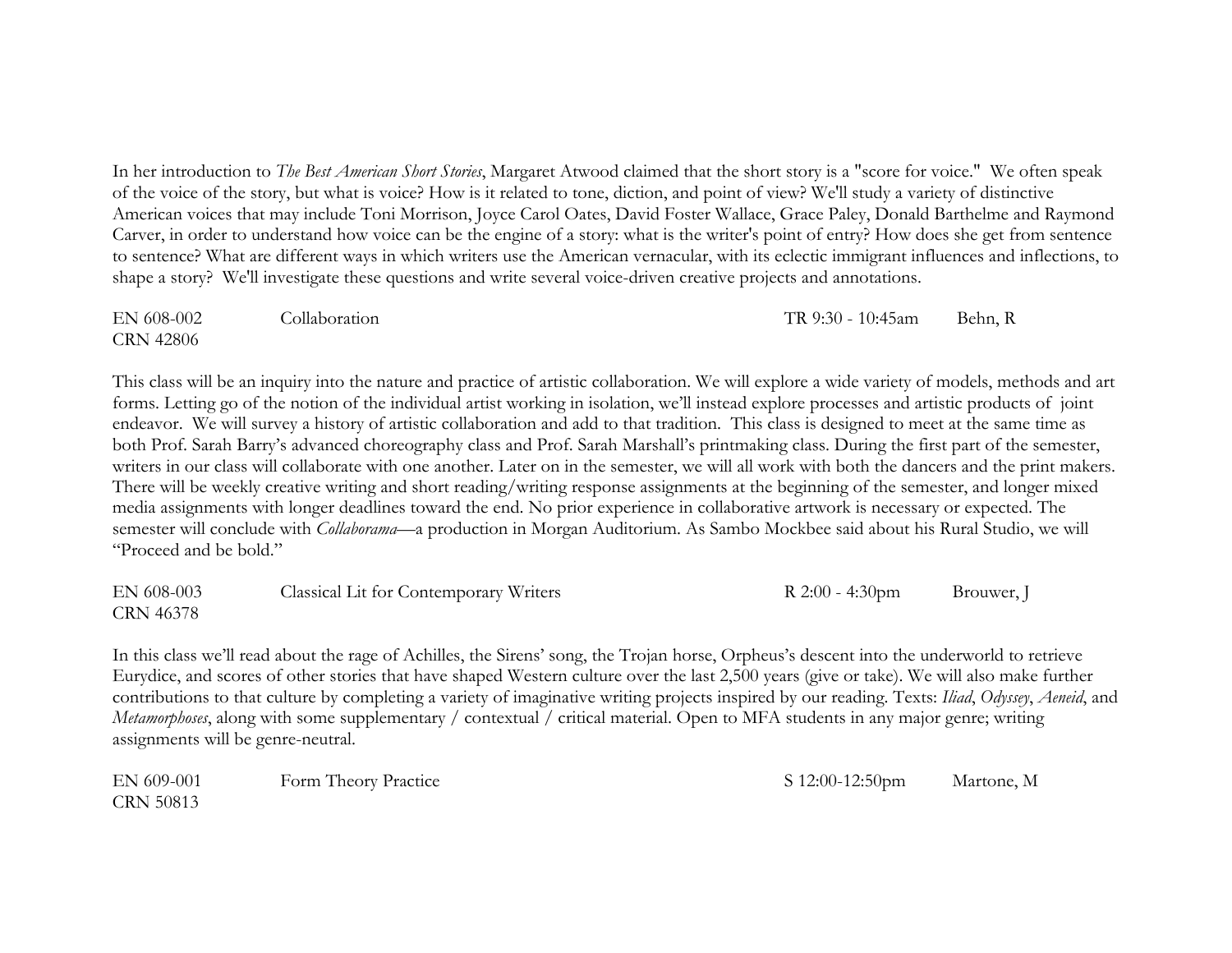This is a course in creative writing pedagogy. It is mandatory for any GTA teaching creative writing for the first time in Fall 2013. Please contact the instructor if you have any questions about the course.

| EN 609-003<br>CRN 45956 | Form Theory Practice      | R 1:-00-1:50pm | Behn, R    |
|-------------------------|---------------------------|----------------|------------|
| EN 609-003<br>CRN 49143 | Creative Writing Pedagogy | R 4:45-5:45pm  | Brouwer, J |

This is a course in creative writing pedagogy. It is mandatory for any GTA teaching creative writing for the first time in Fall 2013. Please contact the instructor if you have any questions about the course.

| EN 613-001 | Second Language Development | R $2:00 - 4:30$ pm | Liu, D |
|------------|-----------------------------|--------------------|--------|
| CRN 46380  |                             |                    |        |

This course explores issues and theories about second language development. It focuses on the study of learner language; language learning process; biological, psychological, and social factors affecting the process; and the role of formal instruction in second language development. Where relevant, first, third, and fourth language development issues will also be addressed.

| EN 620-001       | A Graduate Introduction to Linguistics | $T 2:00 - 4:30 \text{pm}$ | Davies, C |
|------------------|----------------------------------------|---------------------------|-----------|
| <b>CRN 46381</b> |                                        |                           |           |

An introductory linguistics course at the graduate level with relevance for students in the applied linguistics/TESOL, literature, composition and rhetoric, and MFA programs, EN 620 provides an overview of the discipline at the same time that it involves students in dealing with language data from field work. In addition to a midterm and final exam, students engage in various activities including a class project that is a multi-faceted discourse analysis of spoken English data through the examination of a story recorded in conversation. Each student will also learn how to construct a website with basic information about a language chosen by the student. In addition to providing experience with the subfields of linguistics (phonology, semantics, syntax, pragmatics), the course includes an introduction to the thought of two key figures in modern linguistics, Ferdinand de Saussure and Noam Chomsky, whose ideas have had wide-ranging influence on intellectual trends in other disciplines.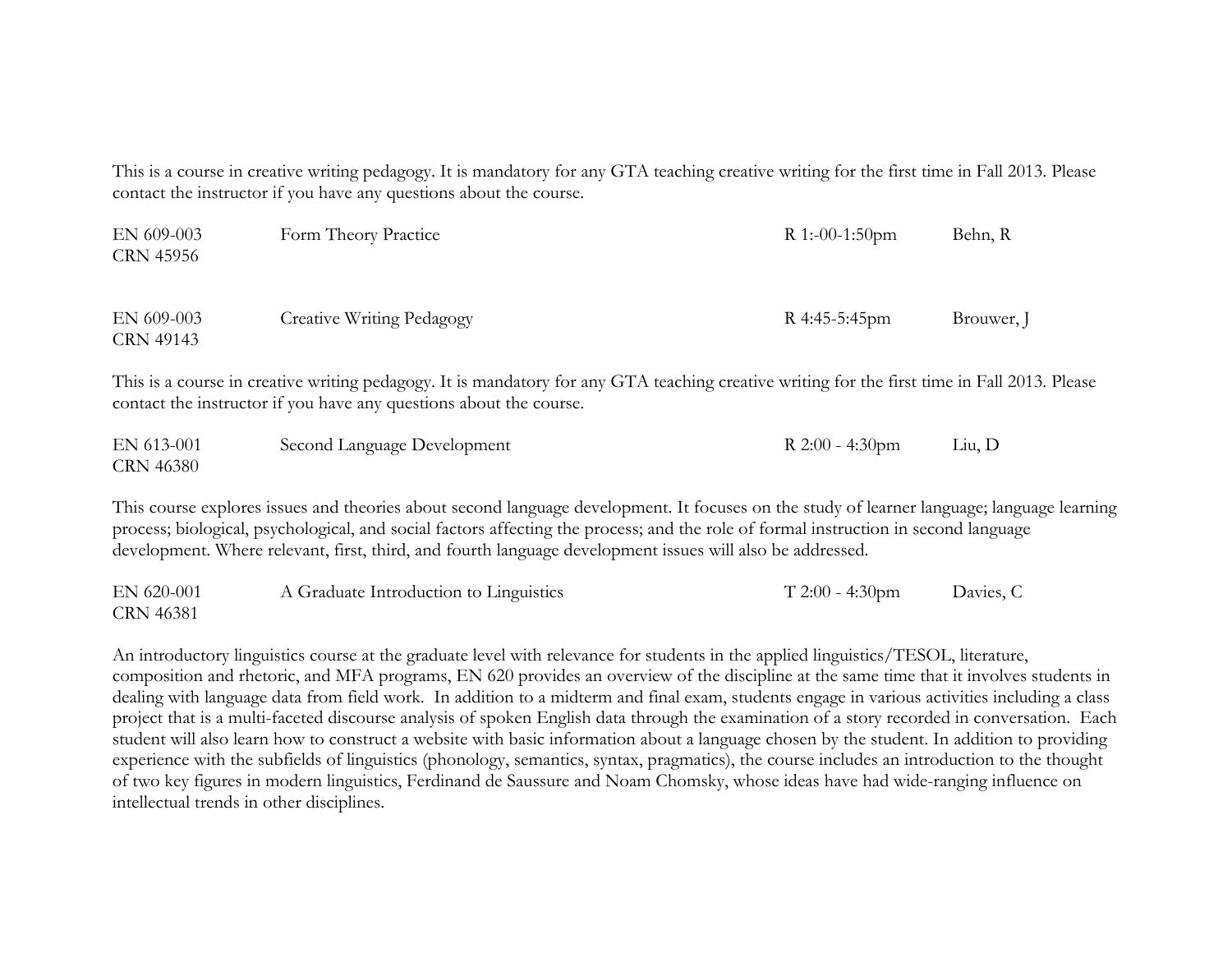| EN 639-001 | Feminist Rhetorics: Writing by and about Women | $R$ 3.30 - 6:00pm | Robinson, M |
|------------|------------------------------------------------|-------------------|-------------|
| CRN 47681  |                                                |                   |             |

The course will explore primary and secondary texts written by and about women from antiquity to modern times. We will examine and evaluate the ways in which the literate and rhetorical practices of women have contributed to broader social justice, political, and artistic movements in an attempt to advocate for those who have been historically rendered voiceless and powerless: movements explored include but are not limited to abolition, reconstruction, suffrage, temperance, and civil and women's rights. Possible writers explored include Glenn, Xiu, Wheatley, Stowe, Harper, Truth, Anthony, Stanton, Willard, Hurston, Jordan, Morrison, and many more.

| EN 640-001 | Special Topics Seminar in American Literature | $T$ 3.30 - 6:00pm | Crank, A |
|------------|-----------------------------------------------|-------------------|----------|
| CRN 46814  |                                               |                   |          |

In a recent article in *The New Yorker*, George Packer concludes that the South's contemporary political identity has been hijacked by a selfdefeating, dogged isolation and stubborn nostalgia -- reactionary perspectives that Packer finds indicative of the South's place as "America's colonial backwater." Colonial readings aside, one could make the argument that visions of the South frequently reference tropes of trash: the region is disposable, unnecessary; its people poor, illiterate "trash"; its customs and traditions worthless and backwards; its "toxic" food consisting of processed garbage; its cultural achievements middling and superfluous. This course will examine southern "trash" as a framing device for reading (or asserting) an authentic South; we will examine literary and cultural texts (such as cookbooks, manifestos, and films) in order to understand various constructions of the disposable South in contemporary culture (The Queer South, the PostSouth, the Dirty South, the New South, etc.) We'll also be interested in "disposable" southern identities and how they dialogue with issues of abjection, poverty, queerness, gender, segregation, race, and empire.

Texts may include: 12 Southerners, *I'll Take My Stand*; Agee and Evans, *Let Us Now Praise Famous Men*; Alison, *Trash*; Brown, *Father and Son*; Crews, *Scar Lover*; Goad, *The Redneck Manifesto*; Grimsley, *Mr. Universe and Other Plays;* Mickler, *White Trash Cooking*; O'Connor, *The Violent Bear it Away*; Segrest, *My Mama's Dead Squirrel: Lesbian Essays on Southern Culture*; Welty, *The Ponder Heart*; Wright, *Black Boy/American Hunger*

| EN 641-001       | The Rise of the American Author | TR 9:30 - 10:45am | Beidler, P |
|------------------|---------------------------------|-------------------|------------|
| <b>CRN 50268</b> |                                 |                   |            |

Course Outline/Learning Objectives: Focusing on the pre Civil-War decades of the 1820s-1850s, this seminar deals with the ascendancy in the national literature of a distinctly American genius. A week or so each will be devoted to such prominent figures as Bryant, Irving, Cooper, Sigourney, Longfellow, Poe, Emerson, Hawthorne, Douglass, Melville, Stowe, Thoreau, Whitman, and Dickinson. Topics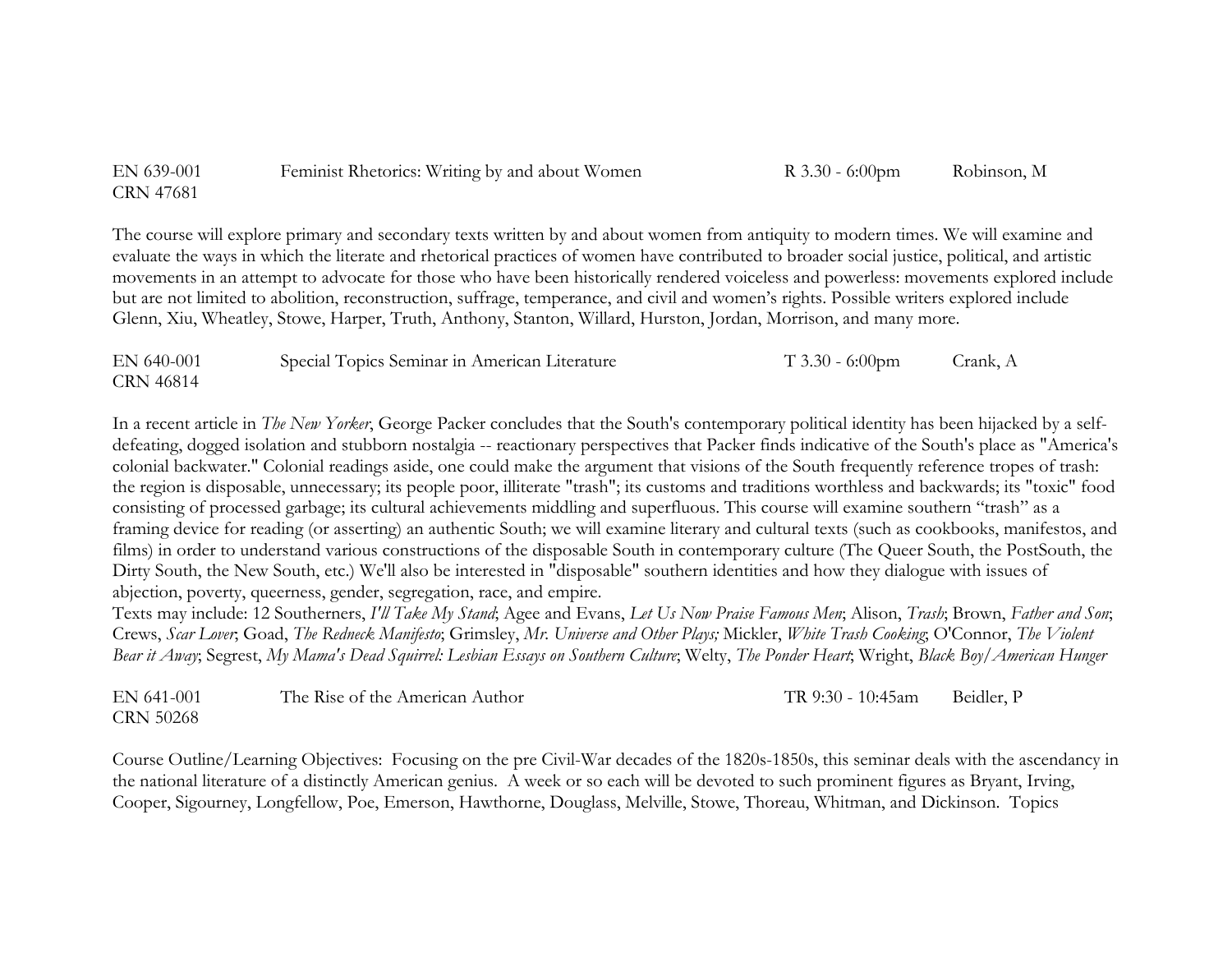addressed will include the concept of literary authorship in a democratic culture, along with contending ideas of originality, nationality, and artistic identity. Texts will center on works regarded as American classics. Discussions will extend to related popular culture materials, including periodical literature and visual arts such as book design, painting, illustration, and photography. Requirements will include a seminar presentation (15-20 minutes), a research prospectus (2-3 pages, with preliminary bibliography), and a seminar essay or equivalent project (12-15 pages).

EN 643-001 Staging the American Myth R 9:30 am–12:00 pm Deutsch, D CRN 49963

We will use this course to examine how dramatists have helped to create and to critique an American Mythology or, perhaps, Mythologies. Throughout the semester we will consider a variety of works from different times and spaces within the U. S.: e.g. Eugene O'Neill's New England of 1850; August Wilson's Pittsburgh c. 1957; Tennessee William's South c. 1930; and Sam Shepard's L. A. c. 1980, among others. Topics for analysis will include interactions between key historical events and drama; uses of Greek and modern myths; the redefining of "the American Dream"; and how the immense size of imagined rural and urban areas in the U.S. works on a physically limited stage. We will also view scenes from as many of these plays as possible to examine the implications of bringing these dramas to life. Along the way, we will also consider influential critical approaches to mythology by theorists such as Roland Barthes, Joseph Campbell, and Northrop Frye.

EN 654-001 Seminar in Visual/Digital Rhetoric W 10 am-12:30 pm Handa, C CRN 49962

English 654 will focus on understanding rhetoric as a characteristic of digital "texts," and as a pedagogical tool for incorporating visual elements into writing classes. Seminar meetings will concentrate on the classical foundations of rhetoric, rhetorical terminology, techniques of rhetorical analysis, culture's impact on vision, and then understanding the rhetorical functions and arguments of visual and multimodal texts such as Web pages, CD-ROMs, online writing portfolios, documentaries, and architectural constructions.

Among the requirements will be weekly blog reading responses, oral presentations, and a final research paper/project.

Possible Assigned texts:

• Aristotle. *On Rhetoric: A Theory of Civic Discourse*. Transl. George A. Kennedy (Oxford, 1991), selections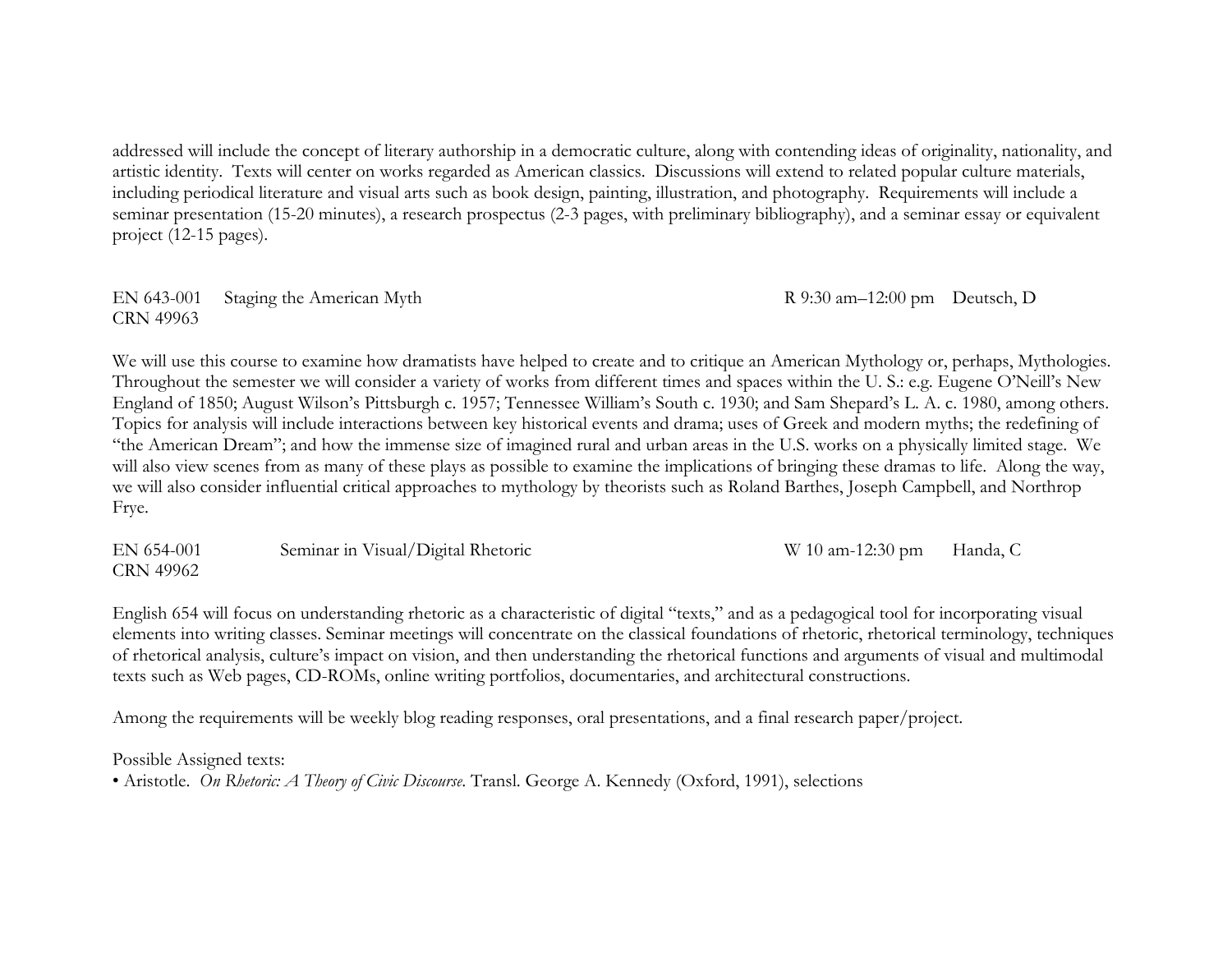• Handa, Carolyn. *Visual Rhetoric in a Digital World: A Critical Sourcebook*. (Bedford/St. Martin's, 2004) [provided by instructor]

• Lanham, Richard A. *Analyzing Prose*, 2nd ed. (Continuum, 2003)

• Lanham, Richard A. *A Handlist of Rhetorical Terms*, 2nd ed. (Univ. of California P, 1991)

• McKee, Heidi A. and Danielle DeVoss. *Digital Writing Research: Technologies, Methodologies, and Ethical Issues*. (Hampton, 2007)

• Warnick, Barbara. *Rhetoric Online*. (Peter Lang, 2007)

| EN 668-001       | Seventeenth-Century Faith | $M$ 3:00 - 5.30pm | Ainsworth, D |
|------------------|---------------------------|-------------------|--------------|
| <b>CRN 47851</b> |                           |                   |              |

What do you believe in? Why? And perhaps most importantly, how do you interrogate and explore a matter of faith? This seminar will consider how some of the greatest poets writing in English in the seventeenth century respond to these questions, making the question of faith the center of our conversation. Authors addressed include poets Jonson, Donne, Herrick, Herbert, Vaughn, Milton, Marvell, as well as short prose pieces by Gerrard Winstanley and Richard Baxter.

| EN 685-001       | Varieties of Victorian Reserve | T 8:00-10:30am | Pionke, A |
|------------------|--------------------------------|----------------|-----------|
| <b>CRN 49960</b> |                                |                |           |

An ineluctable symptom of "quality" in Victorian England, reserve encompassed an appropriate reticence about personal, familial, aesthetic, spiritual, even corporate matters best removed from the harsh glare of publicity. As with most markers of status, however, the devil was in the details. At what point might appropriate circumspection transgress an implicitly understood but ill-defined boundary into illicit secrecy? How many co-concealers of an unpleasant fact would it take to constitute a conspiracy? When could the withholding of a private relationship with the divine mask a dangerous, and likely "Popish" plot against England's state-sponsored Protestantism? And what were the stakes, for individuals and the society of which they were a part, when reserve somehow went wrong? These questions were of vital concern to Victorians of many stripes, not least professional writers, whose own command over figures of concealment and revelation contributed to their critical and pecuniary success. This seminar shall investigate some of the many faces of reserve in Victorian England, across readings that range from trials and tracts to poems and novels. An unreserved commitment to lively thinking, heady discussion, and polished writing is required, with further details saved for the initiate at a later date.

EN 690—001 Irish Modernism **Irish Modernism** M 12:00-2:30 pm McNaughton, J CRN 49959